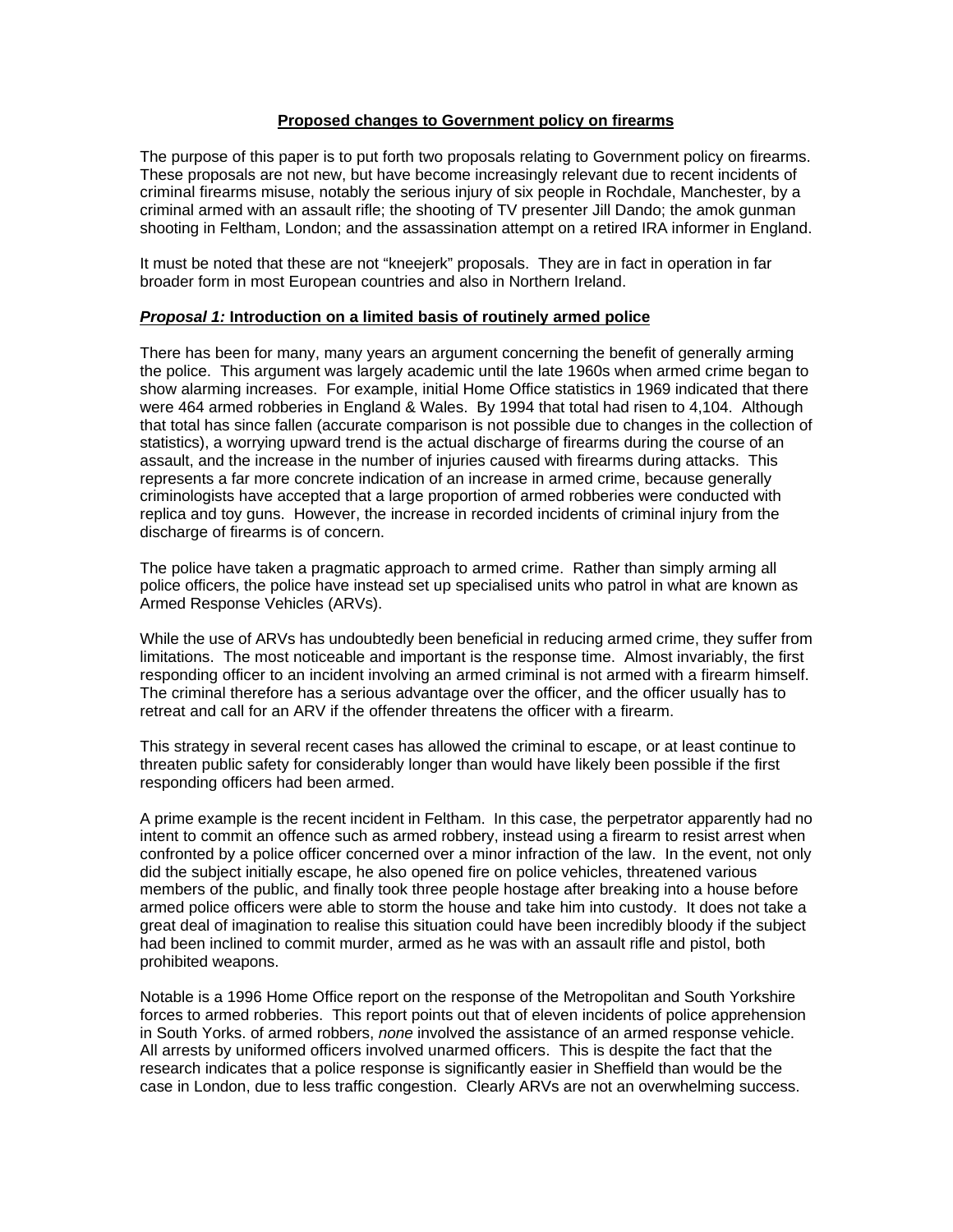While such incidents are of concern, it must also be noted that armed crime is not at a level that could justify the arming of all police patrol officers. The level of armed crime in Great Britain is higher than some other European countries with routinely armed police, but it is arguably not so high as to justify that policy.

Rather, what is proposed is an extension of the current policy.

Specifically:

- 1) The Home Office would identify three areas in which armed crime is most prevalent in Great Britain, to include not only armed robbery, but also drug-related offences.
- 2) In those areas, patrol officers would be given firearms training and equipped with sidearms for the purpose of a pilot scheme.
- 3) The Home Office would fund the scheme, and would closely monitor it, with periodic reviews every three months, to examine what if any impact it has had on armed crime; whether officers are coping adequately with the responsibility; and generally what deterrent effect, if any, there has been on crime.
- 4) At the end of the pilot scheme, if it is found to be beneficial, patrol officers in the three areas would be armed permanently, and the policy extended to other areas as warranted.

It is recognised that the Police Federation and the public at large have not generally supported the arming of the police with firearms. It is important therefore that any such arming be limited to only those officers operating in areas where armed crime is most likely to occur. A general arming of the police is unwarranted, would only alarm the public and waste scarce resources.

## *Proposal 2:* **Allowing the possession of firearms for personal protection under limited circumstances**

Since the early 1970s, it has been the policy of the RUC with the consent of the Northern Ireland Office to issue firearm certificates to people under terrorist threat. The authority granted allows the possession of a handgun for personal protection. Currently about 9,500 such certificates are on issue, and in addition, the MoD issues authority to about 2,000 soldiers to possess a pistol for personal protection in Northern Ireland.

This practice is not inconsistent with the rest of Europe – virtually all EU countries have provision in their law for people to possess firearms for personal protection under certain circumstances.

This policy appears to have been successful in Northern Ireland, because even though armed crime is at a higher level in Northern Ireland, there have been apparently no incidences of a certificate holder being murdered.

However, since the early 1950s, the possession of firearms for personal protection in Great Britain has essentially been banned because of a policy of not granting firearm certificates for this purpose.

To have such an inflexible policy is unwarranted, as to every rule there are always exceptions.

Although terrorism is less prevalent in Great Britain than in Northern Ireland, it does exist. Animal rights groups, right-wing extremists, Irish republicans, and so on have all operated in the country and many have made death threats against certain people. Animal rights groups for example have attacked scientists engaged in medical experiments on animals. A recent incident involving the attempted murder of an IRA informer in the north of England is another example.

It is proposed therefore that a policy be adopted that under certain limited circumstances, a person should be able to obtain authority to possess a firearm for personal protection. In practice, the application procedure would operate in the following way: